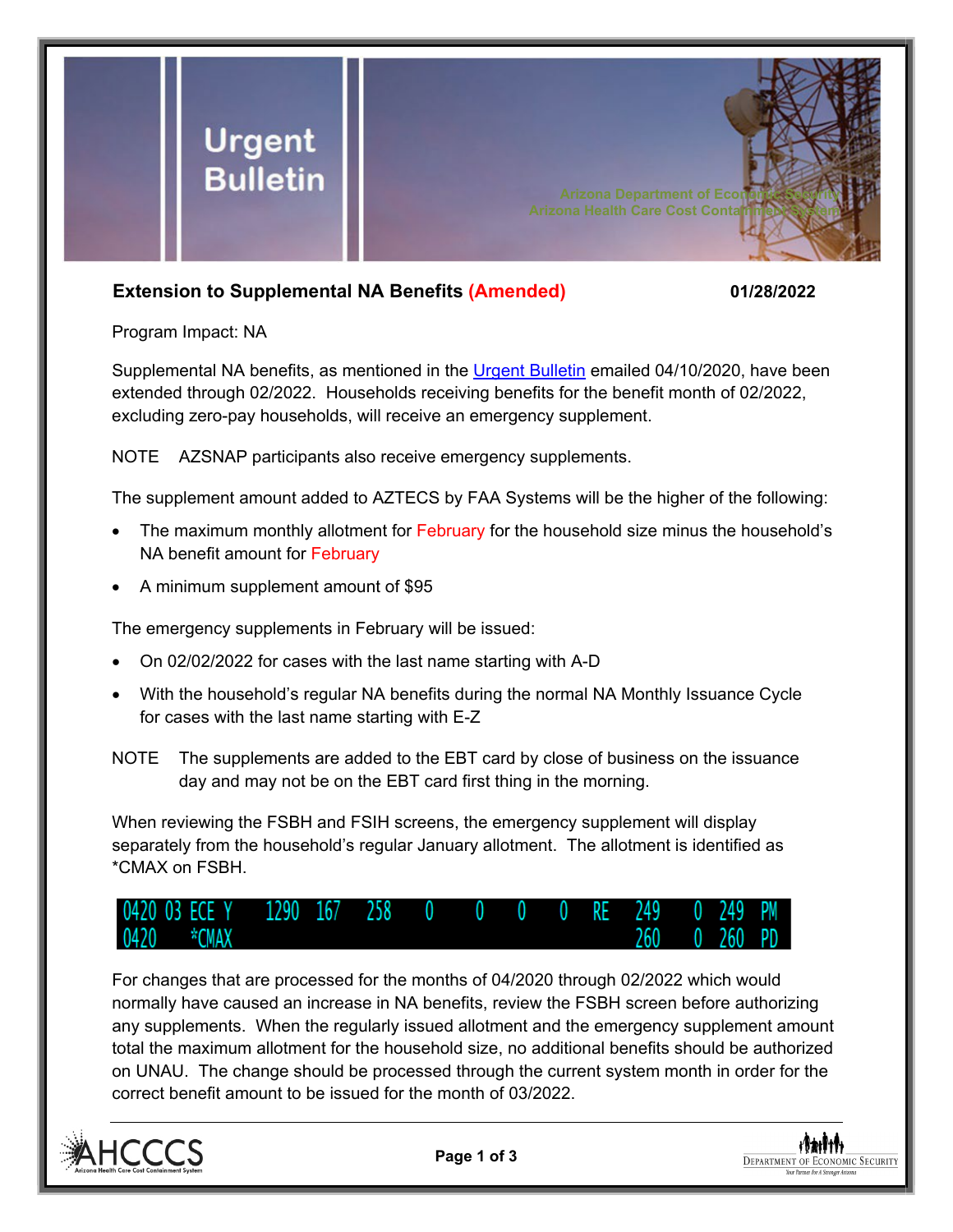

For changes that are processed for the months of 04/2020 through 02/2022 which would normally have caused a decrease in NA benefits, the worker must process the change in the current system month in order for the correct benefit amount to be issued for the month of 03/2022. The household must be mailed a Notice of Adverse Action (NOAA) for 03/2022. For changes that result in ineligibility for NA, timely action must be taken to close the case allowing for NOAA.

FAA Systems completes a 'catch-up' job each month going back four months to issue any NA emergency allotment (EA) benefits that may not have been issued. The most common scenarios for issuance during this 'catch-up' job are:

- Cases that are reopened after EA issuance
- Cases with older application dates that are processed after EA issuance

Do not create emergency supplements providing maximum monthly NA allotments for benefit months 10/2021 through 02/2022.

For examples on processing reported changes and supplements on UNAU, see the [Urgent Bulletin](https://dbmefaapolicy.azdes.gov/Archived_policy/baggage/Urgent%20Bulletin%20(04-15-2020)%20-%20Reported%20Changes%20and%20Supplements%20on%20UNAU.pdf) emailed on 04/15/2020 and the [Urgent Bulletin](https://dbmefaapolicy.azdes.gov/Archived_Policy/baggage/Urgent%20Bulletin%20(07-27-2021)%20-%20EA%20$95%20Minimum%20Clarification.pdf) emailed on 07/27/2021 being aware of the following:

- The process was extended through the benefit month of 02/2022.
- The emergency supplements must be elevated through Region Management unless the change occurred during the 'catch-up' job duration which goes back four months (10/2021 through 02/2022).
- The allotment amount may be higher than the maximum NA allotment effective the benefit month of 04/2021; therefore, do not send an overpayment referral when the NA benefits for the household exceeds the maximum NA allotment due to the \$95 minimum supplement.
- For benefit month 03/2021 and ongoing, use the Thrifty Food Plan at FAA6.J10 in the [CNAP Manual](https://dbmefaapolicy.azdes.gov/#page/FAA6/Thrifty_Food_Plan_(NA).html) or the [CNAP+ Manual](https://cnap4staff.azdes.gov/#page/FAA6/Thrifty_Food_Plan_(NA).html) (internal use only) to identify the maximum NA allotment amount.